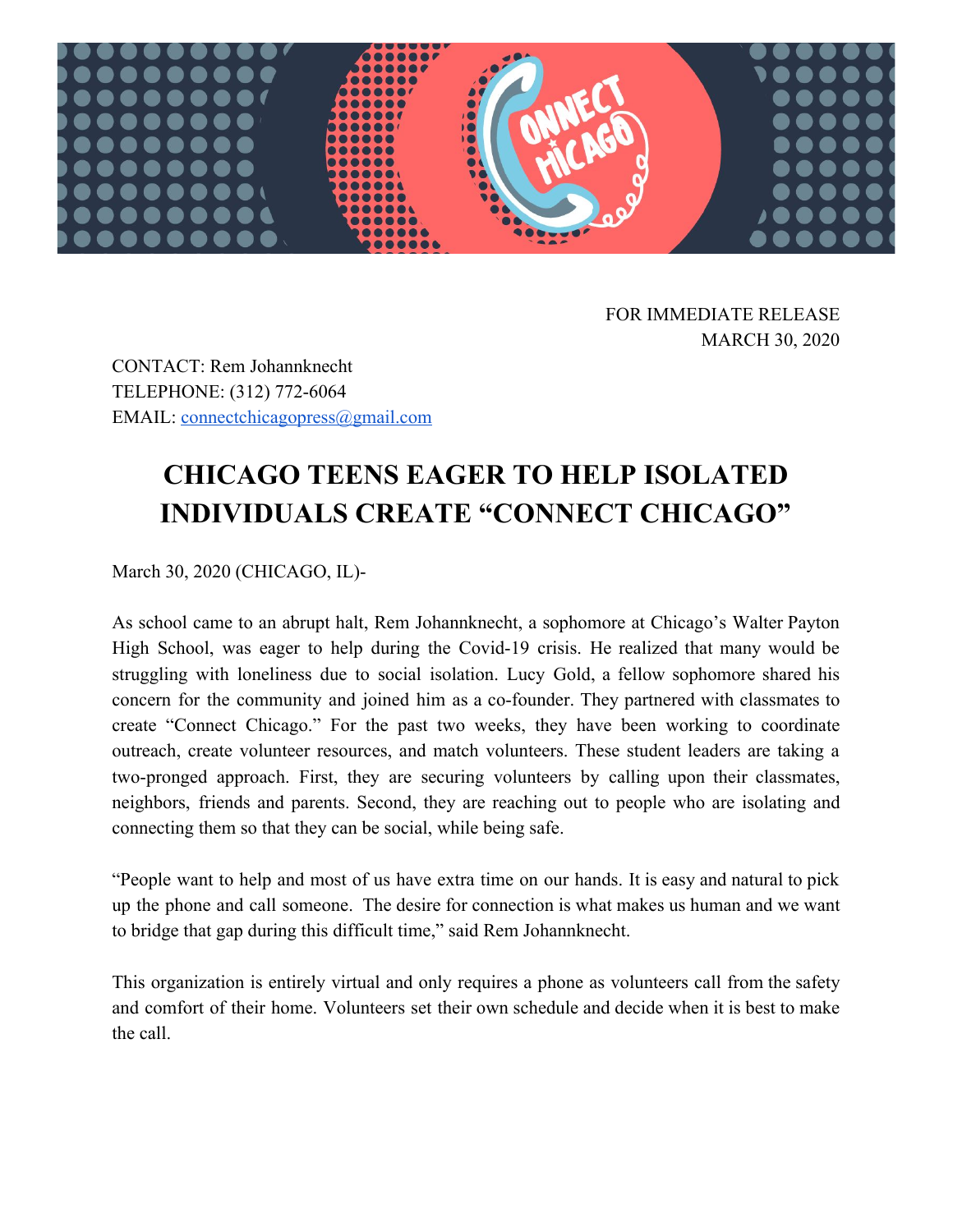The goal of Connect Chicago is to reduce the feelings of loneliness in isolated individuals during the COVID-19 Pandemic. The method of achieving this goal is through daily phone calls from our volunteers to individuals that are looking for more human connection.

Connect Chicago has over 30 eager volunteers (and growing) who are looking forward to connecting with other Chicagoans. People looking to be called or to volunteer can call the Connect Chicago at (312) 772-6064 to be matched. Sign up forms and email below. If looking to be called, a trained volunteer will call daily to check in and chat. Connect Chicago is equipping their volunteers with resources to discuss the Coronavirus, as well as be respectful and patient.

The organization is seeking to spread their message so that people know about their entirely free service, and are able to sign up to be called or to volunteer.

## Mission Statement:

*At Connect Chicago, we connect our enthusiastic volunteers with individuals who may need someone to talk to as a result of the Coronavirus and social distancing. We are bridging the gap during this period of isolation, so we remember that at our core humans are connected. One call at a time, we help reduce loneliness and foster meaningful relationships that change lives for the better.*

Connect Chicago Events this week (beyond volunteering):

Tuesday March 30th at 1PM [Zoom Volunteer Orientation](https://zoom.us/j/548513652) Wednesday April 1st at 1PM [Zoom Information Session/ Q+A](https://zoom.us/j/599578335) Friday April 3rd [Zoom Volunteer Orientation](https://zoom.us/j/897634272)

###

If you would like more information on Connect Chicago, please contact Rem Johannknecht at [connectchicagopress@gmail.com](mailto:connectchicagopress@gmail.com)

Connect Chicago General Contact Information: Email- [ConnectChicagoInfo@gmail.com](mailto:ConnectChicagoInfo@gmail.com) Telephone- (312) 772-6064